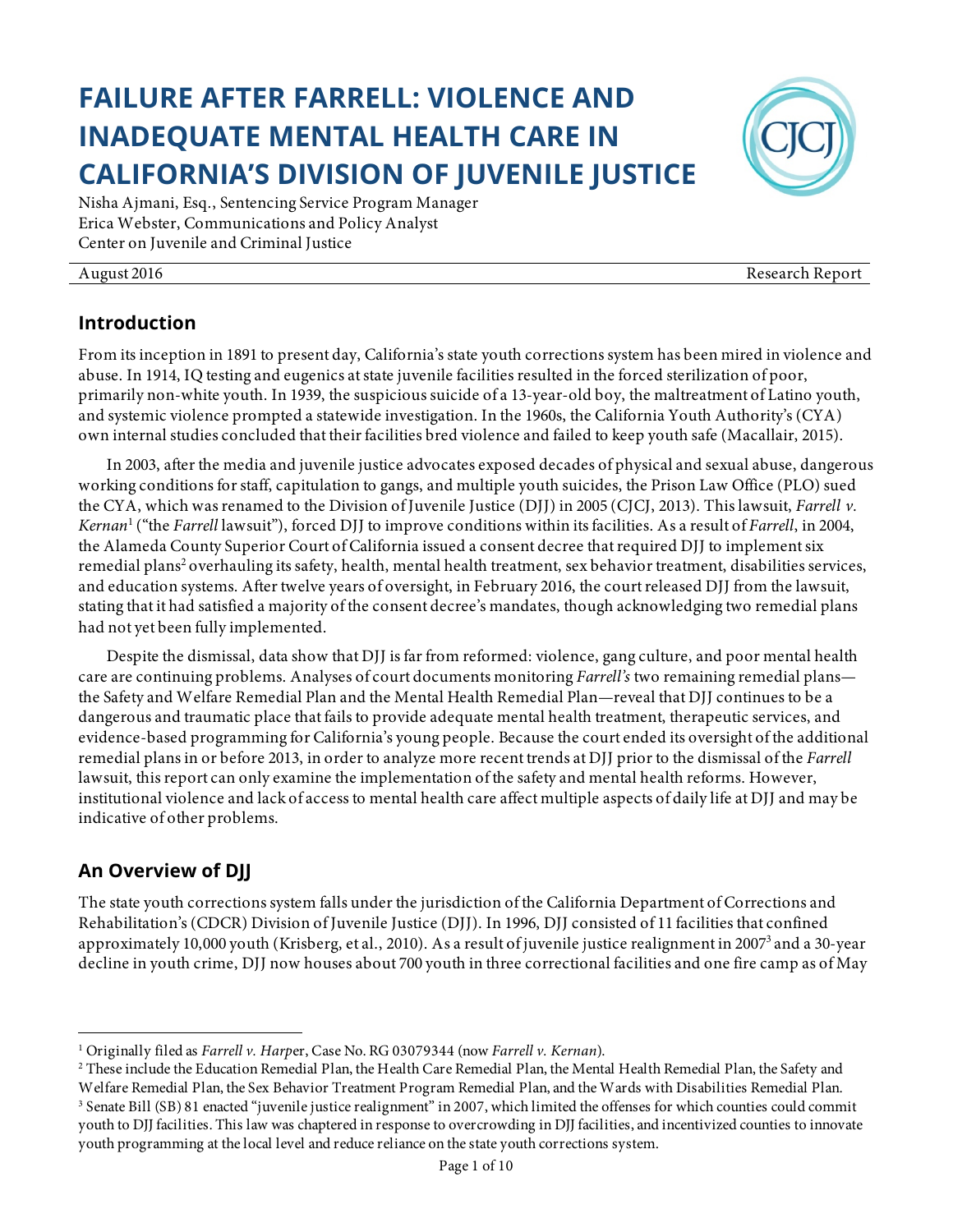2016 (CJCJ, 2015; CDCR, 2016a).<sup>4</sup> The annual expense of housing an individual youth at DJJ was \$251,751 in the 2014-15 fiscal year, which is estimated to have increased to \$258,566 per youth in 2015-16 (DOF, 2016).

DJJ includes three youth correctional facilities: Ventura Youth Correctional Facility ("Ventura") located in Ventura, CA, and O.H. Close Youth Correctional Facility ("O.H. Close") and N.A. Chaderjian Youth Correctional Facility ("Chad")—both located in Stockton, CA. These facilities were built according to the congregate institutional design—an early 19<sup>th</sup> century, adult penitentiary model created to efficiently house many people. This model was popularized in an era when maintaining control over a large prison population for minimal costs was prioritized over providing treatment and care to those incarcerated. From its original implementation to present day, the congregate institutional model has created an abusive and chaotic environment for both youth and staff. 5

After juvenile justice realignment, county commitments to DJJ are limited only to serious offenses outlined in California Welfare and Institutions Code Section 707(b) and Penal Code Section 290. Additionally, most youth who are convicted in adult criminal court are housed at DJJ until they turn 18, at which point they are transferred to adult facilities. Youth in DJJ may range from ages 12 to 25, which includes both youth committed by juvenile court and youth transferred to adult court. As of May 2016, the youngest youth at DJJ are 14 years old, and the oldest are 25 (CDCR, 2016a). The average age of young people at DJJ is 19 years old, with the majority of youth currently age 18 (CDCR, 2016a).

Over the past 30 years, youth crime has dropped dramatically in California (CJCJ, 2015). Young people currently represent California's safest generation in a continuing trend of decreasing crime alongside a plummeting state incarceration rate (Figure 1). From 1985 to 2015, felony arrest rates of youth ages 10-17 decreased by 78 percent, with arrests for violent offenses dropping 54 percent (CJSC, 2016; DRU, 2015; OAG, 2016). From 1995 to 2015, youth arrests for violent offenses saw an even more dramatic decrease of 70 percent (CJSC, 2016; DRU, 2015; OAG, 2016). This large reduction in arrest rates has been instrumental in reducing the DJJ population by approximately 9,000 youth from 1996 to 2015. Moreover, the fact that youth crime has continued to fall even as DJJ's youth incarceration rate has decreased indicates that committing youth to DJJ has not been the impetus for reduced youth crime.





Sources: CDCR (2015); CJSC (2016); DRU (2015); OAG, (2016). Notes: Rates are calculated per populations of 100,000.

 

<sup>4</sup> The most recent data available as of this publication.

 $^5$  Houses of refuge, reform schools like the San Francisco Industrial School, and the California Youth Authority (CYA) facilities (now DJJ), were all constructed according to the congregate institutional model and have been denounced as failed systems (Macallair, 2015).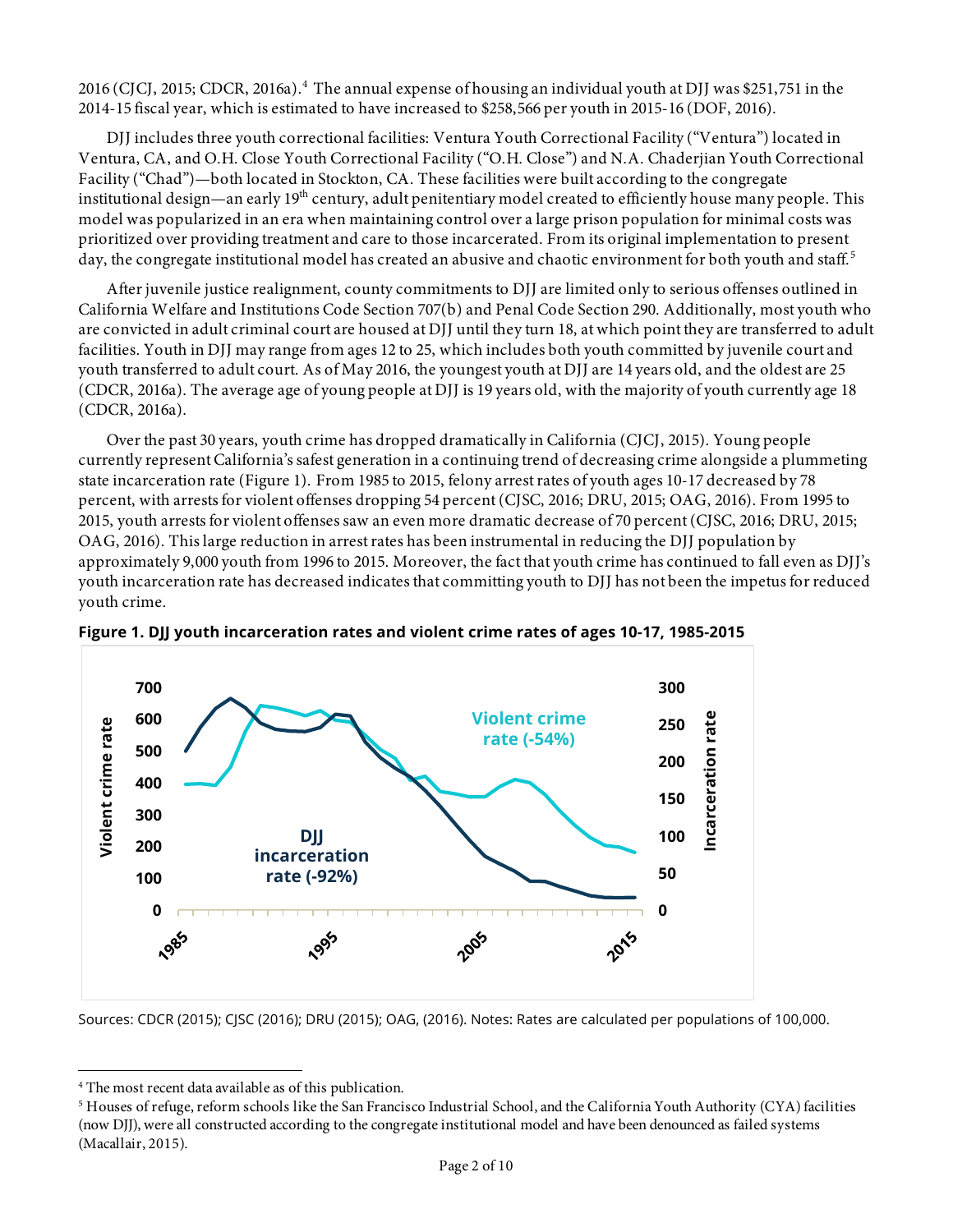#### **Unfulfilled Reforms of the Farrell Lawsuit**

The 2004 consent decree, resulting from the *Farrell* lawsuit, required DJJ to implement six remedial plans to be overseen by a court-appointed Special Master and relevant subject matter experts. The Special Master and the designated experts conducted site visits to DJJ facilities and submitted quarterly reports monitoring progress and compliance with the remedial plans. DJJ was also mandated to implement the Integrated Behavior Treatment Model (IBTM)—a framework to facilitate a complete cultural change within the institution, which would shift the focus from punishment to rehabilitation, and motivate behavioral change through a system of positive incentives.

In February 2016, DJJ was released from the consent decree on the grounds that "[a] comprehensive system is now in place to ensure that the DJJ provides for adequate and effective care, treatment and rehabilitative services under the California Constitution and State Law" (Farrell v. Kernan, 2016, p. 2). However, as of February 2016, DJJ was in only 71 percent substantial compliance with the court-ordered IBTM—the cornerstone of the *Farrell* reform efforts—which is below the 85 percent substantial compliance threshold generally used for dismissal (Campbell, 2016).

Additionally, at that time, the court deemed only four remedial plans to have been fulfilled, while two remain in effect: the Safety and Welfare Remedial Plan (SWRP, 2006) and the Mental Health Remedial Plan (MHRP, 2006). Despite the court's determination that these two plans were "substantially satisfied," data show that DJJ continues to struggle to prevent violence, maintain physical safety of youth, and provide adequate mental health care (Farrell v. Kernan, 2016, p. 2). After the dismissal of *Farrell*, there is a substantial need for transparency and escalated monitoring of California's youth corrections system, especially in the areas of safety and mental health. The following sections detail DJJ's ongoing issues in these two fields.

## **DJJ Fails to Keep Youth Safe**

The Safety and Welfare Remedial Plan focused on promoting youth's physical safety and decreasing fear of bodily harm by reducing violence, gang dominance, and staff use of force. The remedial plan recommended that these goals be accomplished through effective programming, case management, and living unit population management. However, these objectives are not being met today, as rates of violence remain high, gang issues persist, and living unit population sizes exceed standards established by the American Correctional Association (ACA), and are therefore too large to operate as effective treatment spaces.

#### DJJ's prison-like facility design is dangerous and ineffective

The design and operation of DJJ's facilities are based on a congregate institutional model, which, by forcing many youth into large open dormitories or separating them into single cells, is not conducive to safety or effective programming. Two facilities, Ventura and Chad, follow a single cell format, while O.H. Close has an open dormitory, barracks-like setting in which a majority of the beds are bunked in large rooms. The open dormitory format has been shown to be particularly unsafe because it "foster[s] competition, deepen[s] factions, and further[s] gang problems" (CDF, 2013, p.4). These large areas house youth of varying degrees of sophistication, allowing, "the strong and sophisticated youth [to] prey upon the weaker and more vulnerable youth" (Macallair, 2011, p.18). Indeed, the Office of Juvenile Justice and Delinquency Prevention (OJJDP) advised that open dormitories should be eliminated from juvenile correctional facilities altogether (OJJDP, 1994).

The prison-like environment of DJJ's facilities is especially problematic for the predominant majority of confined youth who have been exposed to trauma (JPI, 2009). Research demonstrates that incarceration is a traumatic situation in and of itself and that it re-traumatizes youth who have been previously exposed to violence, abuse, and other types of adverse childhood experiences (ACEs) (JPI, 2010). For example, the experience of being shackled; surrounded by cold, metal or concrete furnishings; being confined in a cell for hours at a time; or being subjected to various use of force tactics can trigger prior traumatic events in a young person's life and cause youth to re-suffer such experiences (Burrell, 2013). The penal environment and violence associated with congregate facilities cannot provide a therapeutic setting in which to treat trauma and, as such, are ineffective interventions for the over 90 percent of youth in juvenile facilities who have experienced at least one traumatic incident (Burrell, 2013; OJJDP,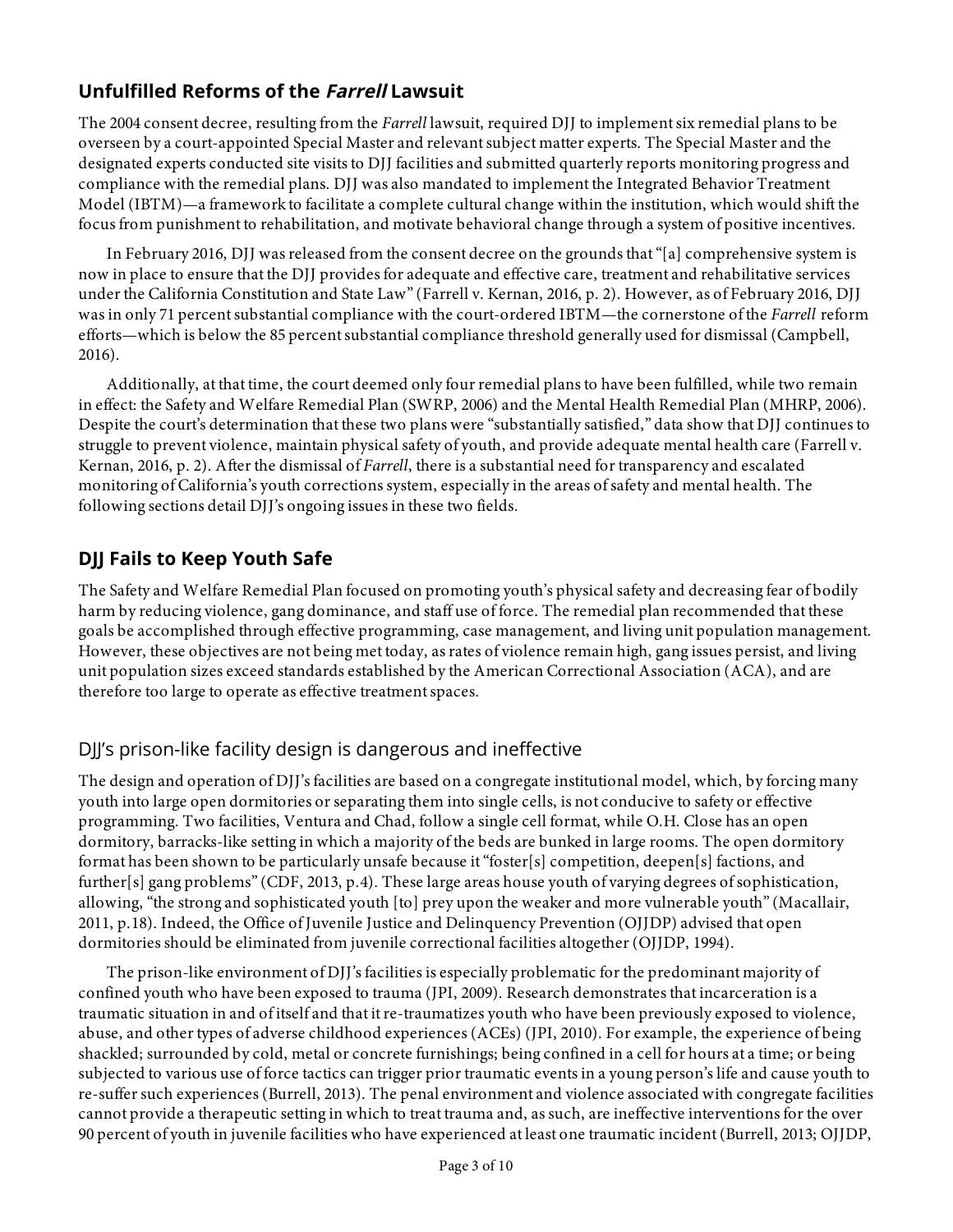2013). In fact, juvenile justice experts appointed to advise DJJ reform efforts stated, "none of DJJ's existing facilities meet the long-term programmatic needs set forth in [the Safety and Welfare] plan"(SWRP, 2006, p. 68). Despite these recommendations, DJJ continues to operate prison-like housing units within antiquated facilities, perpetuating the dangers endemic to the congregate institutional model.

#### Overcrowded living units defy national standards

The Safety and Welfare Remedial Plan notes the importance of small living unit population sizes in ensuring basic safety and providing effective services to youth (SWRP, 2006). Research shows that small, home-like living environments are most conducive to rehabilitation and prosocial development (Macallair, 2011). National standards, including recommendations published by the ACA and the OJJDP, assert that general population living units must not exceed 25 youth, and that specialized units (for example, mental health, sex offender treatment, etc.) should not house more than 16 youth (OJJDP, 1998). The ACA also notes that facilities should not house more than a total of 150 youth (ACA, 2003). However, DJJ operations consistently contradict these best practices and standards.

As of May 31, 2016, the majority of DJJ living units house significantly more youth than nationally recommended maximums. For example, 11 out of 12 core living units have more than 25 youth, and five out of 12 house nearly 40 young people (CDCR, 2016a). Moreover, the two Sex Behavior Treatment Program (SBTP) units at O.H. Close serve 30 and 34 youth (CDCR, 2016a). In addition, May 2016 data show that all DJJ facilities housed over 150 youth: Chad housed a total of 223 youth, O.H. Close confined 173 young people, and Ventura had a population of 231 total youth—including 25 females (CDCR, 2016a). Such high populations, particularly in specialized units where the population should not exceed 16, suggest that DJJ has failed to integrate nationally recognized standards. Overpopulation within the DJJ housing units is exacerbated by periodic staff shortages and a lack of rigorous professional qualifications for Youth Correctional Counselors (YCCs)—the unit guards who manage youth programming (Campbell, 2015). 6

DJJ has benefitted in the past from lowering the living unit populations to fewer than 25 youth. In fall 2005, Chad began reducing the size of its living units and, by early 2006, all but two living units housed 24 youth (SWRP, 2006). Staff levels were not altered. Notably, during this time period, rates of "serious incidents of youth-on-youth violence went down 17 percent, group disturbances went down more than 80 percent; assaults on staff decreased 76 percent; incidents involving use of force decreased by 24 percent; and use of restraints went down nearly 45 percent" (SWRP, 2006, p.28).

#### Populations in restrictive units increased after *Farrell's* dismissal

The Behavioral Treatment Program (BTP) is a specialized living unit at DJJ described in the Safety and Welfare Remedial Plan as "intensive behavior treatment intervention for youth exhibiting violently disruptive behavior" but who do not require mental health care (SWRP, 2006, p. 49). The BTP units allow youth fewer privileges and restrict their movement and out-of-room time. These units have historically been used as punishment for aggressive behavior and, as recently as 2012, youth were held in their cells for 21 hours per day (Campbell, 2012). There have been recent incidents that suggest the BTP units have not been providing effective programming. For example, in 2012, youth in Ventura's BTP unit were forced to remain in their cells during a "lockdown" with most of their personal belongings confiscated, except underwear and a blanket(Campbell, 2012, p.28). The BTP has been one of DJJ's greatest challenges to implement correctly and regularly devolves into a punitive environment.

 <sup>6</sup> The July 2015 Special Master's report noted ongoing staff shortages in DJJ facilities over a time period spanning several quarterly reports. The Special Master states that persistent staff shortages "cause staff fatigue and other conditions that may jeopardize the safety and security of the living units as well as the quality and quantity of services to youth" (Campbell, 2015, p. 2). DJJ's solution to inadequate staffing was to transfer peace officers from the Division of Adult Institutions into the juvenile facilities, rather than recruit individuals with demonstrated professional experience working with youth (Campbell, 2015).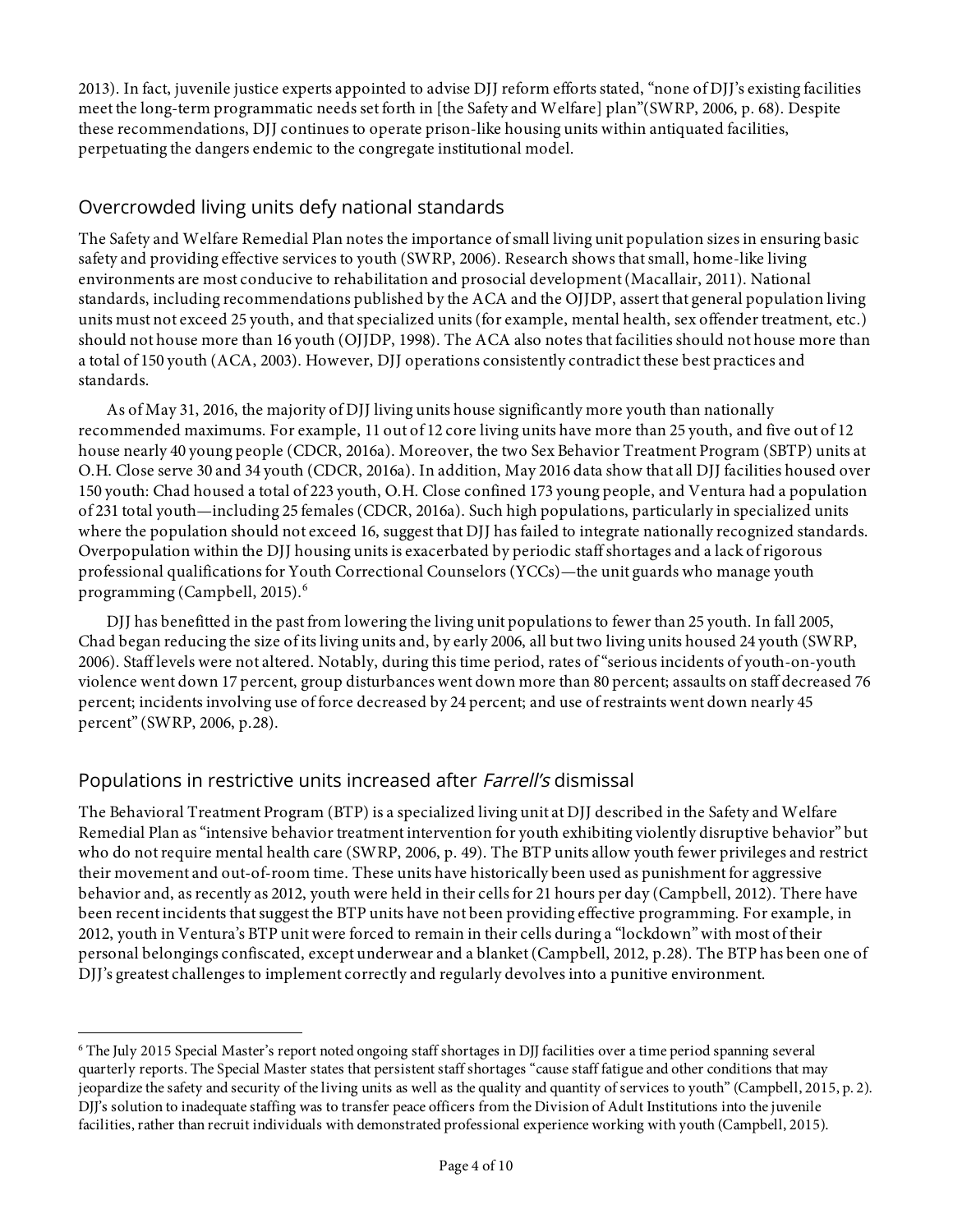The Safety and Welfare Remedial Plan states that the BTP should have no more than 24 youth in the unit at one time, with the ideal limit of eight to 16 youth, as guided by national standards (SWRP, 2006). As of the last Special Master's report in February 2016, Chad's BTP unit housed six youth, O.H. Close had six, and Ventura had nine (Campbell, 2016). However, as of May 2016, just three months after the court relinquished its oversight, total BTP populations have more than doubled, increasing to 19 youth at Chad, 13 youth at O.H. Close, and 16 youth at Ventura (CDCR, 2016a).

The Safety and Welfare Plan also recommends that stays in the BTP be short term, with youth returning to the general population within days or weeks, and stays of 180 days being a rarity (SWRP, 2006). While DJJ does not report average length of stay for youth in the BTP, the final Special Master's report found that youth were confined in this unit for an average of 52 days at Chad, 69 days at O.H. Close, and 142 days at Ventura (Campbell, 2016). Moreover, as recently as 2014, there were multiple youth who had been housed in BTP units between one and two years (Campbell, 2014). According to data collected and published in the final Special Master's report, youth in the BTP unit spend an average of 61 hours a week out of their rooms, or about 9 hours per day with 15 hours spent in the cell. As recently as September 2015, youth in the BTP unit at Chad were held in their cells for more than 60 percent of their waking hours, which is in violation of DJJ's own policies (Campbell, 2015a).<sup>7</sup>

Since the dismissal of *Farrell*, DJJ is not required to publish crucial information such as length of stay in the BTP or percentage of waking hours youth spend outside their cells. This lack of available data is of particular concern due to the BTP units' recent history of isolating youth in cells for a majority of the day while failing to provide youth with intensive programming and meaningful out-of-room activities (CJCJ, 2013).

#### Rates of violence have increased from 2011-2015

 

Despite an almost 30 percent decrease in DJJ's average daily population overthe last five years, reported incidents of violence have generally increased, particularly for injuries to youth by other youth (see Table 1). The average rate of injuries to youth by other youth have increased by 86 percent, with overall injury rates, defined as anyone or anything causing an injury to a young person at DJJ, increasing by 54 percent. Rates of batteries on youth, or incidents where one youth attacks another youth and the victim does not fight back, have increased by 40 percent. Mutual combat, defined as two youth engaged in a physical altercation, has increased by 31 percent, while group disturbances, defined as altercations between eight or more youth, increased by 25 percent. Though use of force by staff has decreased overall, particularly in the "more lethal" categories, less lethal tactics, which include the deployment of projectile weaponry commonly used for crowd control, such as sting balls and foam batons, have increased by 75 percent. Additionally, it is troubling to note that, from 2011 to 2015, there were five documented forced sexual acts involving youth at DJJ facilities (CDCR, 2016).

The increased rates of violence on youth by other youth illustrates a chronic problem for congregate institutional facilities: confining large numbers of youth, all committed to DJJ for serious offenses and originating from different communities across the state, creates an environment that facilitates widespread violence. Research makes clear that concentrating a large population of the highest-risk young people in a competitive correctional setting, as is the case with DJJ facilities, creates an environment in which youth either reinforce or learn violent or aggressive behaviors from one another(Dodge, 2006).

<sup>7</sup> Youth are required to be out of their rooms at least 44 hours a week, or 40 percent of their waking hours (Campbell, 2015a).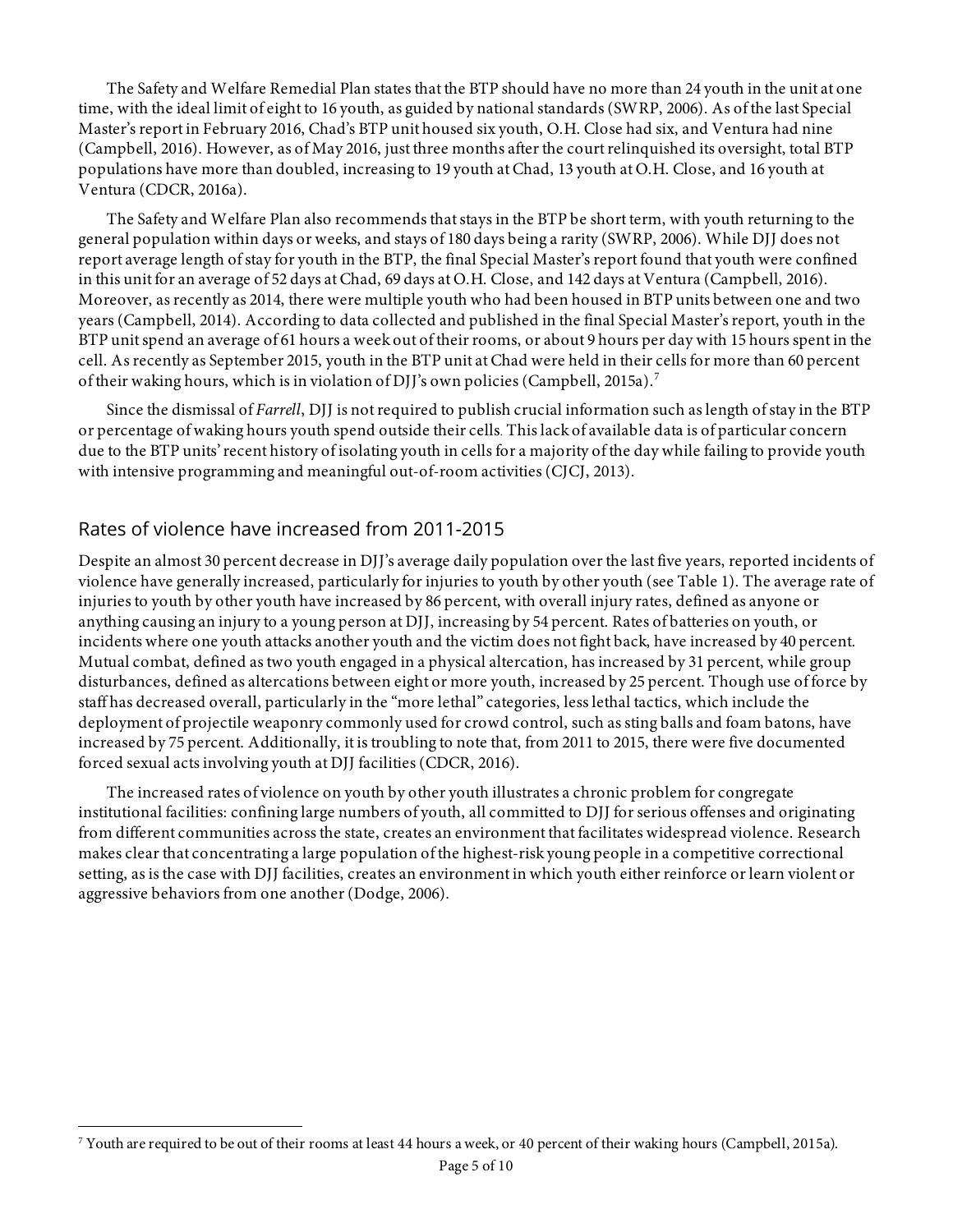|                                       | 2011 | 2012 | 2013 | 2014 | 2015 | <b>Change</b><br>2015 v. 2011 |
|---------------------------------------|------|------|------|------|------|-------------------------------|
| Average Daily Population (ADP)        | 852  | 842  | 668  | 611  | 613  | $-28%$                        |
| Incidents per youth per year          |      |      |      |      |      |                               |
| Batteries on youth                    | 0.9  | 0.8  | 1.0  | 1.1  | 1.3  | 40%                           |
| Group disturbances                    | 0.1  | 0.1  | 0.1  | 0.1  | 0.1  | 25%                           |
| Injuries to youth                     | 1.4  | 1.2  | 1.4  | 1.9  | 2.2  | 54%                           |
| By other youth                        | 0.6  | 0.5  | 0.5  | 0.9  | 1.0  | 86%                           |
| Use of force                          | 1.5  | 1.3  | 1.2  | 1.1  | 1.1  | $-29%$                        |
| Physical/chemical/mechanical          | 2.6  | 2.0  | 1.7  | 1.4  | 1.4  | $-45%$                        |
| Less lethal (sting ball, foam baton)  | 0.0  | 0.1  | 0.0  | 0.0  | 0.1  | 75%                           |
| Mutual Combat (physical altercations) | 1.1  | 1.0  | 1.2  | 1.4  | 1.4  | 31%                           |

**Table 1. Annual averages for all three DJJ youth correctional facilities, 2011-2015**

Source: CDCR (2016). Note: Average rates are calculated per average daily population per year.

#### Gang prominence at DJJ is still not being addressed

Despite juvenile justice experts' continued emphasis on the importance of instituting a comprehensive, evidencebased gang intervention program at DJJ, the *Farrell* lawsuit failed to remedy the entrenched influence of gangs within all three DJJ facilities. As appointed experts made clear in the Safety and Welfare Remedial Plan, "If DJJ is to regain control of its facilities and become a truly rehabilitative agency, gang membership must cease to be a dominant factor in DJJ youth culture" (SWRP, 2006, p. 27).

DJJ's own statistics on the issue suggest that a majority of its youth are gang members or gang affiliates. According to a 2012 report by Dr. Cheryl Maxson, a national youth gang expert hired by DJJ to study facility violence and develop policy reform recommendations, "DJJ personnel officially designate 72% of males in the population as gang members," but as high as 84 percent of youth in DJJ custody could be gang involved (Maxson, 2012, p. 13). Dr. Maxson found that youth at DJJ who join institutional gangs are likely to do so "early in their stay," suggesting that DJJ's environment contributes to young people joining gangs or becoming further involved if already affiliated (Maxson, 2012, p. 18). Because of this, she emphasized the "need for focused [gang] prevention at reception centers and within intake units" (Maxson, 2012, p. 51). She also recommended that an existing, evidencebased community gang intervention program, Gang Resistance Education and Training (G.R.E.A.T.), be tailored to DJJ's population. Based on a review of all of the Special Master's reports following Dr. Maxson's 2012 recommendations, however, there is no evidence that DJJ has adopted the expert's recommendations and implemented any configuration of the G.R.E.A.T. program.

As of October 2013, DJJ's Ward Information Network "show[ed] 75% of its youth population are gang members or gang associates" (Campbell, 2013, p.40). In 2014, the Safety and Welfare-appointed expert, Dr. Barry Krisberg, conducted interviews with DJJ staff and reported, "Other of my interviewees suggested that more progress needed to be achieved on reducing the negative influence of gangs in the DJJ. The DJJ is still in the very nascent stages of a revamped gang intervention model" (Krisberg, 2014, p.16). Recent accounts from researchers, staff, and experts make clear that gang dominance persists at DJJ. In failing to heed recommendations from experts and rejecting evidence-based gang intervention strategies, DJJ has allowed gangs to remain powerfully influential.

## **DJJ is Unable to Provide Mental Health Care**

The specific mission of the Mental Health Remedial plan was to create a comprehensive system of forensic mental health services for DJJ youth. These services would include screening and assessment, diagnosis, psychotherapeutic treatment, and mental health care in a variety of settings. Despite the court's conclusion that the Mental Health Remedial Plan was satisfactorily in compliance with the consent decree, expert reports show that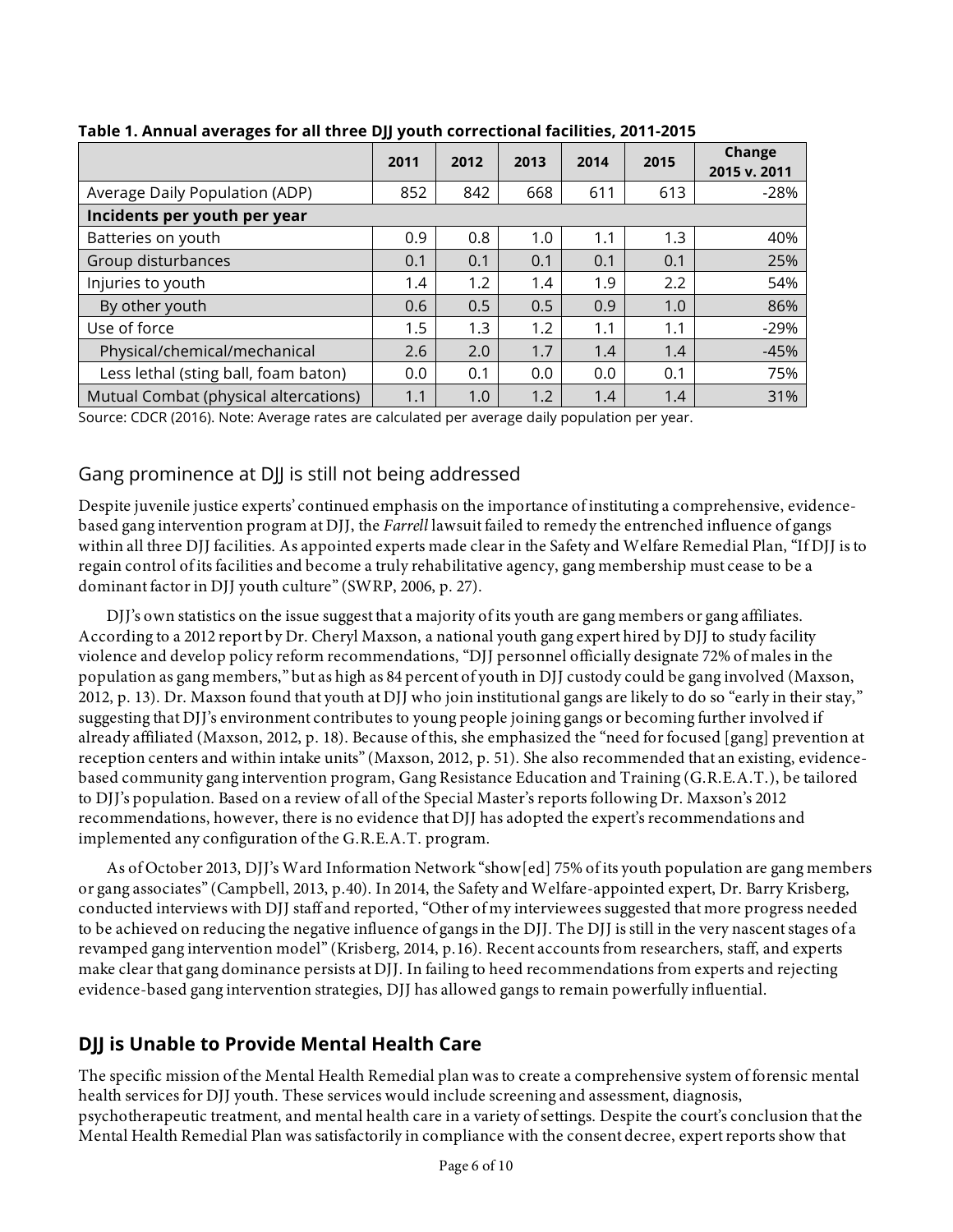recent deficiencies signal that DJJ's mental health program is unable to meet youth's mental health needs. For example, as of November 2015, three months before the *Farrell* litigation ended, the court-appointed mental health expert, Dr. Bruce Gage, noted in his last audit report that Chad's psychological services were inadequate, stating:

There is again a shortage of psychologists [at Chad] with none assigned to core units. Thus, there are essentially no psychological treatment services being provided to youth on core units. They reportedly get some limited supportive services when transferring out of mental health residential, but this was not well demonstrated in the record. This reflects a significant problem with access to services and must be remedied (Gage, 2015, p.1).

In his final audit, Dr. Gage also found that staff at Chad and O.H. Close did not identify youths' mental health, medical, and dental needs in their initial case plans. For example, he found that the case plans were generic in nature and "continue[d] to lack any formal recognition of behavioral problems and barriers to treatment represented by mental health conditions and health conditions generally" (Gage, 2015, p.4). Because of these issues with the case plans—which had been a repeated concern of Dr. Gage as expressed in his prior audits—he found Chad and O.H. Close to be noncompliant on this matter (Gage, 2014; Gage, 2015).

Furthermore, throughout the *Farrell* litigation, Dr. Gage repeatedly called attention to DJJ's lack of licensed mental health professionals responsible for delivering services to youth. Per the final Special Master's report, DJJ's solution to Dr. Gage's concerns was to transfer youth "under and over 18 years of age who require acute and intermediate care for mental health issues" to California's adult prison system (California Institution for Women<sup>8</sup> and California Men's Colony) to receive the required treatment (Campbell, 2016, p.6). By failing to implement licensed, system-wide mental health services and instead transferring youth needing such treatment to adult prisons, DJJ has abdicated its responsibility to serve this population of young people within its facilities.

Compounding aforementioned issues with DJJ's mental health program is a shortage of qualified professionals who manage the delivery of programming on a daily basis, including therapeutic services in general population units (MHRP, 2006). Youth Correctional Counselors (YCC) —the unit guards—are charged with leading many of the therapeutic groups and cognitive behavior treatment programs in core units. However, the existing qualifications to become a YCC at DJJ are limited, do not require a college degree, and emphasize a background in corrections instead of, for example, youth development, psychology, or social work (CALHR, 2016).

#### **Recidivism Rates Remain High**

 

The philosophy and congregate institutional model upon which DJJ is based has shown little evidence of success in rehabilitating youth under its care. According to the most recent statistics available, which cover DJJ recidivism rates through 2010, nearly 60 percent of youth released from DJJ returned to state-level custody (DJJ or a California adult prison) within three years of release (CDCR, 2012). The three-year re-arrest rate of youth released from DJJ was 81 percent, and the three-year reconviction rate was 55 percent (CDCR, 2012).

Moreover, when one compares the one-year recidivism rates for 2004-2005 to the one-year recidivism rates for 2009-2010—approximately seven years after *Farrell* was initiated—recidivism rates actually increased slightly (CDCR, 2012). For example, the one-year reconviction rate for youth released from DJJ who committed serious offenses was 21.9 percent in 2004-2005, which increased to 22.3 percent in 2009-2010 (CDCR, 2012). It is evident that, despite a nearly 15-year lawsuit mandating reforms and court oversight, DJJ has not been able to reduce recidivism rates or increase public safety. DJJ has not released recidivism data since 2012, which only measured recidivism rates until 2010. Without such data, DJJ cannot verify any claims of success in rehabilitating young people or improving long-term public safety. DJJ also remains insulated from accountability despite annual costs of over \$258,000 to house a single young person in its facilities.

<sup>&</sup>lt;sup>8</sup> In recent years, the California Institution for Women has seen a surge in suicides and attempted suicides. According to an article by the LA Weekly, "[s]ix women have killed themselves at the prison since the start of 2013, and there have been 73 suicide attempts, according to the California Department of Corrections"(Aron, 2016).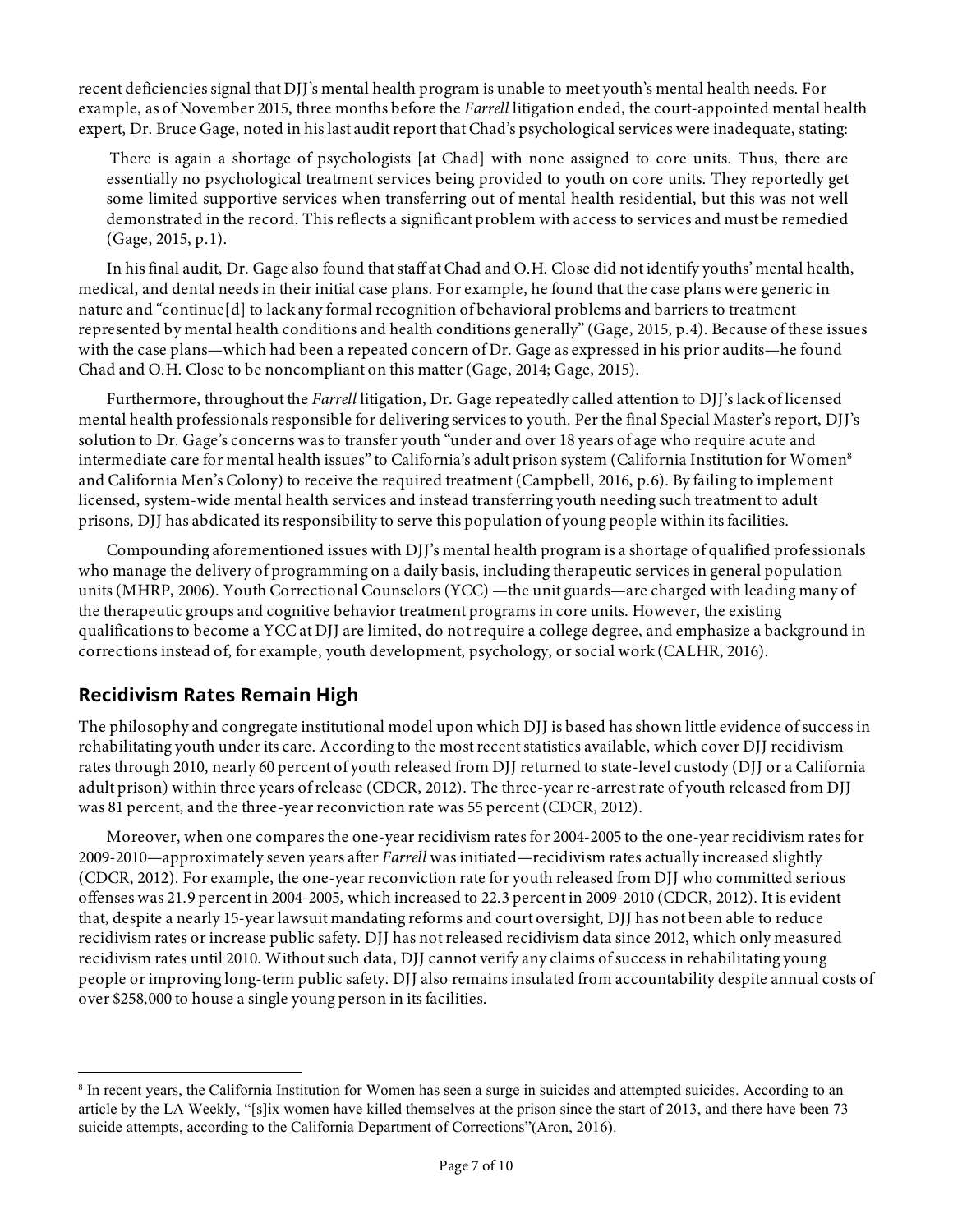#### **Conclusion**

California's history of youth corrections demonstrates the continued failure of large, state-run congregate institutions to address the underlying causes of crime or enhance public safety. Youth in DJJ facilities continue to be subjected to violence and an entrenched gang culture. The growing populations in DJJ's most restrictive living units and the failure to implement key components of the remaining remedial plans suggest that the institution cannot effect lasting reform or abide by the philosophy of the *Farrell* lawsuit. Rates of violence and fighting among youth increased from 2011 to 2015, and the court-appointed mental health expert deemed DJJ's mental health practices to be severely deficient and, in some cases, nonexistent. Though DJJ was dismissed from an over decade-long lawsuit in February 2016, the institution remains a traumatizing, criminogenic, and dangerous place to send California's justice-involved youth.

Without court oversight or required mandates for DJJ to publish comprehensive analyses or statistical data, there is no longer regular reporting on facility conditions or practices. While information about daily life for youth in DJJ facilities remains limited, the available data show troubling signs indicating that the problematic practices precipitating *Farrell* have not been redressed. In this era of plummeting youth crime combined with the precedent set by juvenile justice realignment to develop local alternatives to DJJ, California is in a strong position to reduce reliance on a state system that has consistently failed to rehabilitate young people or improve public safety.

#### **References**

American Correctional Association (ACA). (2003). Standards for Juvenile Correctional Facilities.

- Aron, Hillel. (2016). "Why are so many inmates attempting suicide at the California Institution for Women?" LA Weekly. At: http://www.laweekly.com/news/why-are-so-many-inmates-attempting-suicide-at-the-californiainstitution-for-women-7156615.
- Burrell, Sue. (2013). Trauma and the Environment of Care in Juvenile Institutions. The National Child Traumatic Stress Network. At: http://www.njjn.org/uploads/digital-library/NCTSN\_trauma-and-environment-ofjuvenile-care-institutions\_Sue-Burrell\_September-2013.pdf.
- California Department of Corrections and Rehabilitation (CDCR). (2012). Outcome Evaluation Report. At: http://www.cdcr.ca.gov/adult\_research\_branch/Research\_Documents/ARB\_FY\_0708\_Recidivism\_Report\_ 10.23.12.pdf.
- California Department of Corrections and Rehabilitation (CDCR). (2015). Division of Juvenile Justice (DJJ). Population Overviews as of December 31, 1985-2015. Data on file with authors and at: http://www.cdcr.ca.gov/juvenile\_justice/research\_and\_statistics/index.html. Page last visited July 2016.
- California Department of Corrections and Rehabilitation (CDCR). (2016). Division of Juvenile Justice (DJJ). COMPSTAT reports 2011–2015. Special data request provided by CDCR to authors.
- California Department of Corrections and Rehabilitation (CDCR). (2016a). Division of Juvenile Justice (DJJ) Research and Data Analytics: Living Unit Breakdown as of May 31, 2016. At: http://www.cdcr.ca.gov/Juvenile\_Justice/docs/YHH170A-D\_2016.05\_Monthly.pdf.
- California Department of Human Resources (CALHR). (2016). Youth Correctional Counselor (9581). At: http://www.calhr.ca.gov/state-hr-professionals/pages/9581.aspx. Page last visited July 2016.
- Campbell, Nancy. (2011). Farrell v. Kernan Twentieth Report of the Special Master. At: http://prisonlaw.com//wpcontent/uploads/2015/09/OSM20.pdf.
- Campbell, Nancy. (2012). Farrell v. Kernan Twenty-first Report of the Special Master. At: http://prisonlaw.com//wp-content/uploads/2015/09/OSM21.pdf.
- Campbell, Nancy. (2013). Farrell v. Kernan Twenty-seventh Report of the Special Master. At: http://prisonlaw.com//wp-content/uploads/2015/09/OSM27.pdf.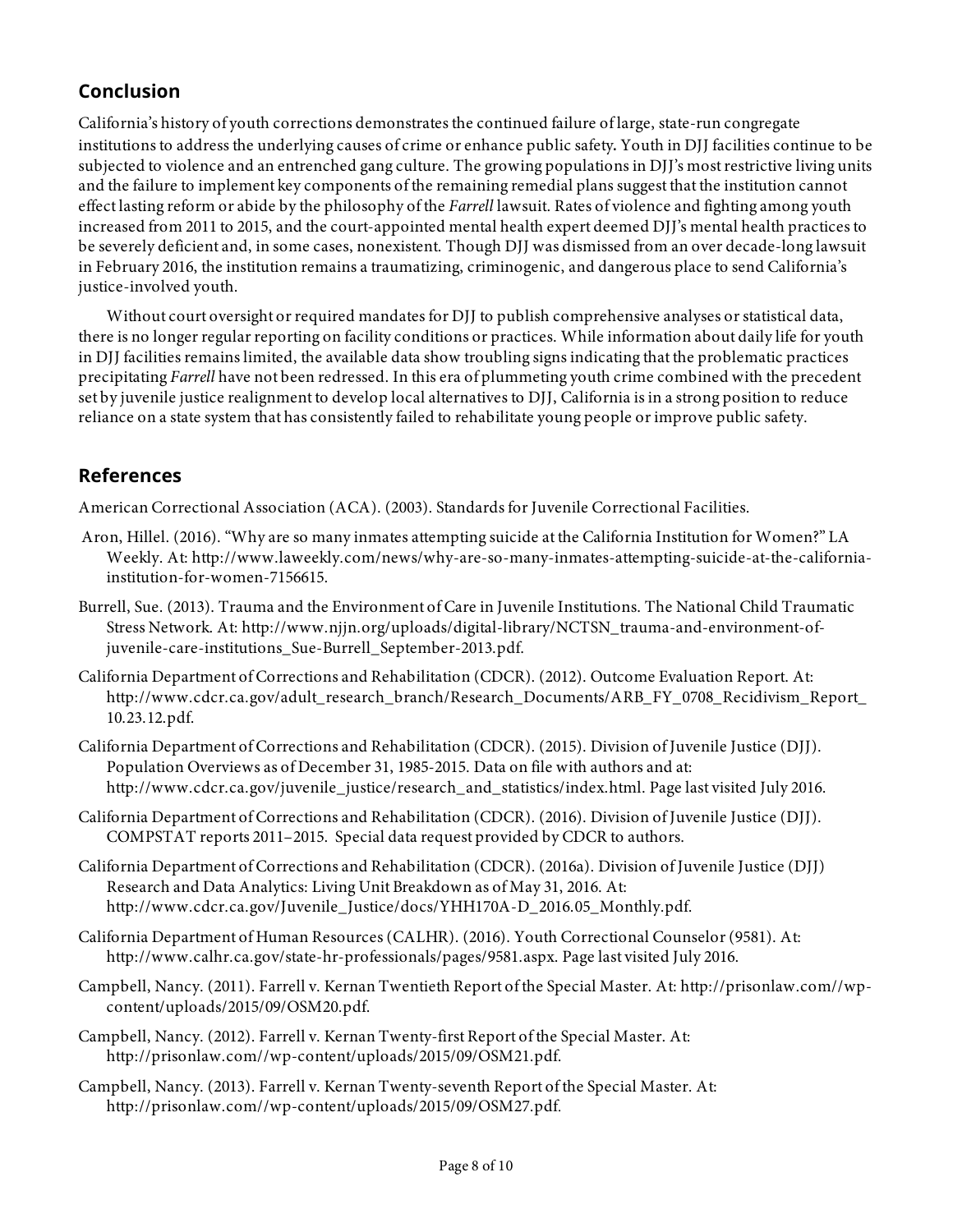- Campbell, Nancy. (2014). Farrell v. Kernan Twenty-ninth Report of the Special Master. At: http://prisonlaw.com//wp-content/uploads/2015/09/OSM29.pdf.
- Campbell, Nancy. (2015) Farrell v. Kernan Thirty-second Report of the Special Master. At: http://prisonlaw.com//wp-content/uploads/2015/09/OSM32.pdf.
- Campbell, Nancy. (2015a) Farrell v. Kernan Thirty-third Report of the Special Master. At: http://prisonlaw.com/wp-content/uploads/2016/01/OSM33.pdf.
- Campbell, Nancy. (2016). Farrell v. Kernan Thirty-fourth Report of the Special Master. At: http://prisonlaw.com/wp-content/uploads/2016/05/OSM-34.pdf.
- Center on Juvenile and Criminal Justice (CJCJ). (2013). California's Division of Juvenile Facilities: Nine Years After Farrell. At: http://www.cjcj.org/uploads/cjcj/documents/state\_of\_djf.pdf.
- Center on Juvenile and Criminal Justice (CJCJ). (2015). The Plummeting Arrest Rates of California's Children. At: http://www.cjcj.org/uploads/cjcj/documents/final\_child\_crime\_report.pdf.
- Children's Defense Fund (CDF). (2013). Reforming the Nation's Largest Juvenile System. At http://www.cdfca.org/library/publications/2013/reforming-the-nations.pdf.
- Criminal Justice Statistics Center (CJSC). (2016). Office of the Attorney General (OAG). California Department of Justice (DOJ). Arrest statistics. At: https://oag.ca.gov/crime/cjsc/stats/arrests. Page last visited July 2016.
- Demographic Research Unit (DRU). (2015). Demographic Research. California Department of Finance (DOF). At: www.dof.ca.gov/research/demographic. Page last visited July 2016.
- Department of Finance (DOF). (2016). Governor's Proposed Budget Detail 2016-17. Entire Corrections and Rehabilitation Budget. At: http://www.ebudget.ca.gov/2016-17/pdf/GovernorsBudget/5210.pdf.
- Dodge, Kenneth A., et al. (2006). Deviant Peer Influences in Intervention & Public Policy for Youth. At: http://files.eric.ed.gov/fulltext/ED521749.pdf.
- Farrell v. Kernan. (2016). Case No. RG03079344, Superior Court of California, County of Alameda, Stipulation and Order Dismissing Consent Decree with Prejudice.
- Farrell v. Kernan Mental Health Remedial Plan (MHRP). (2006). Farrell v. Kernan. At: http://www.cdcr.ca.gov/Juvenile\_Justice/docs/MentalHealthPlan.pdf.
- Farrell v. Kernan Safety and Welfare Remedial Plan (SWRP). (2006) Farrell v. Kernan. At: http://www.cdcr.ca.gov/Juvenile\_Justice/docs/SafetyWelfarePlan.pdf.
- Gage, Bruce. (2014). Farrell v. Kernan. Mental Health Audit Comprehensive Summary. At: http://prisonlaw.com//wp-content/uploads/2015/09/OSM29.pdf.
- Gage, Bruce. (2015). Farrell v. Kernan. Mental Health Audit Summaries, November 2015 Audit. At: http://prisonlaw.com/wp-content/uploads/2016/05/OSM-34.pdf.
- Justice Policy Institute (JPI). (2009). The Costs of Confinement: Why Good Juvenile Justice Policies Make Good Fiscal Sense. At: http://www.justicepolicy.org/images/upload/09\_05\_rep\_costsofconfinement\_jj\_ps.pdf.
- Justice Policy Institute (JPI). (2010). Healing Invisible Wounds. At: http://www.justicepolicy.org/images/upload/10-07\_REP\_HealingInvisibleWounds\_JJ-PS.pdf.
- Krisberg, Barry, et al. (2010). Berkeley Center for Criminal Justice. A New Era in California Juvenile Justice: Downsizing the State Youth Corrections System. At: https://www.law.berkeley.edu/files/bccj/New\_Era.pdf.
- Krisberg, Barry. (2014). Chief Justice Earl Warren Institute, University of California Berkeley Law School. Reforming the California Division of Juvenile Justice, Lessons Learned. At: http://www.cdcr.ca.gov/Reports\_Research/docs/Reforming\_the\_Division\_of\_Juvenile\_Facilities-Final.pdf.